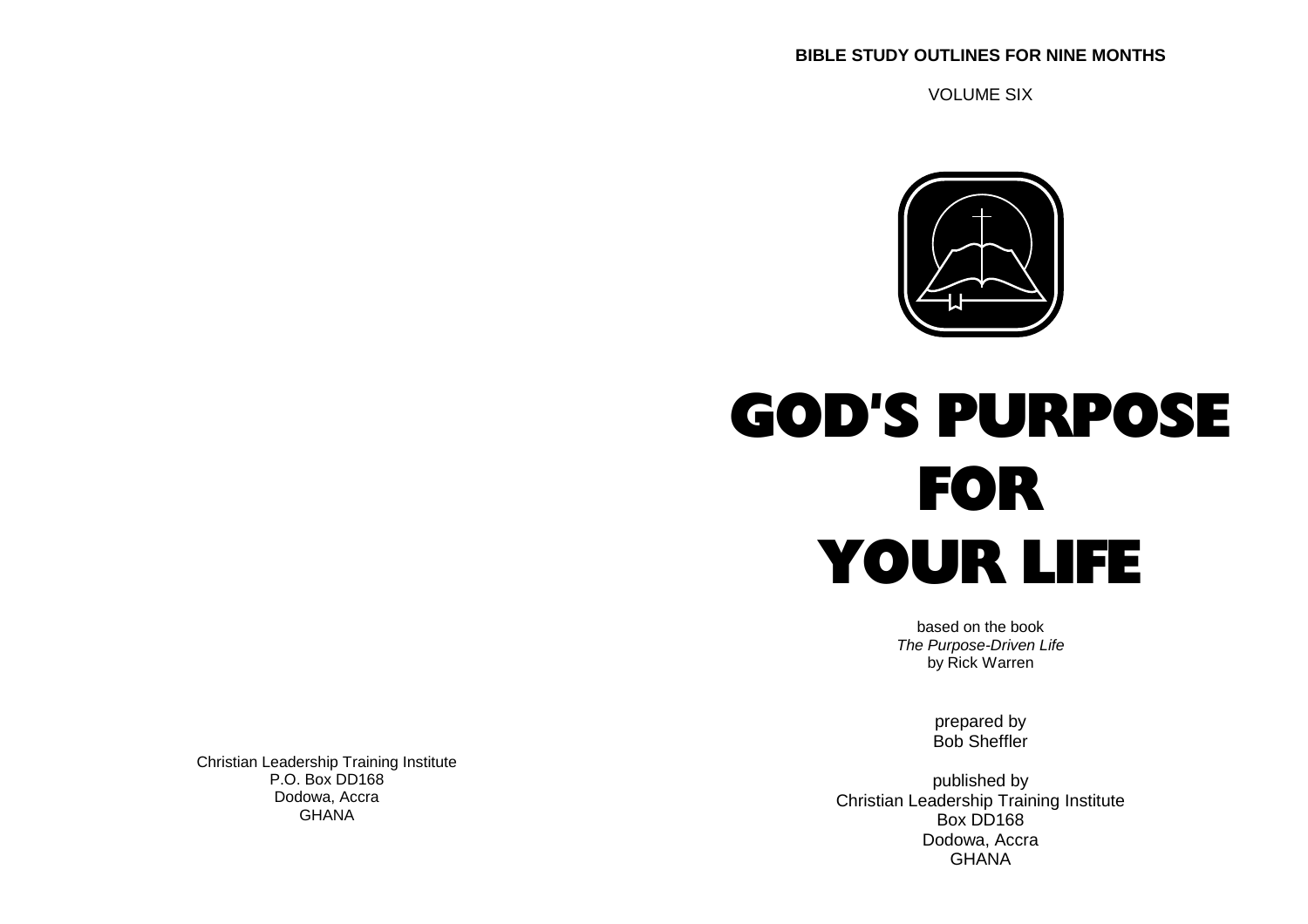## GOD'S PURPOSE FOR YOUR LIFE

**LIST OF LESSONS**

| LIJI UI LLJJUINJ                                                                                                                                                                                                                                                                                                                                                  |                                                                                 |
|-------------------------------------------------------------------------------------------------------------------------------------------------------------------------------------------------------------------------------------------------------------------------------------------------------------------------------------------------------------------|---------------------------------------------------------------------------------|
| lesson title                                                                                                                                                                                                                                                                                                                                                      | page                                                                            |
| <b>WHAT ON EARTH AM I HERE FOR?</b><br>LESSON ONE: IT ALL STARTS WITH GOD<br>LESSON TWO: YOU ARE NOT AN ACCIDENT<br>LESSON THREE: WHAT DRIVES YOUR LIFE?<br>LESSON FOUR: MADE TO LAST FOREVER<br>LESSON FIVE: SEEING LIFE FROM GOD'S VIEW<br>LESSON SIX: LIFE IS A TEMPORARY ASSIGNMENT<br>LESSON SEVEN: THE REASON FOR EVERYTHING                                | 1<br>$\overline{c}$<br>3<br>$\overline{\mathbf{4}}$<br>5<br>6<br>$\overline{7}$ |
| <b>YOU WERE PLANNED FOR GOD'S PLEASURE</b><br>LESSON EIGHT: PLANNED FOR GOD'S PLEASURE<br>LESSON NINE: WHAT MAKES GOD SMILE?<br><b>LESSON TEN: THE HEART OF WORSHIP</b><br>LESSON ELEVEN: BECOMING BEST FRIENDS WITH GOD<br>LESSON TWELVE: DEVELOPING FRIENDSHIP WITH GOD<br>LESSON THIRTEEN: WORSHIP THAT PLEASES GOD<br>LESSON FOURTEEN: WHEN GOD SEEMS DISTANT | 8<br>9<br>10<br>11<br>12<br>13<br>14                                            |
| <b>YOU WERE FORMED FOR GOD'S FAMILY</b><br>LESSON FIFTEEN: FORMED FOR GOD'S FAMILY<br>LESSON SIXTEEN: WHAT MATTERS MOST?<br>LESSON SEVENTEEN: A PLACE TO BELONG<br>LESSON EIGHTEEN: EXPERIENCING LIFE TOGETHER<br>LESSON NINETEEN: CULTIVATING COMMUNITY<br>LESSON TWENTY: RESTORING BROKEN FELLOWSHIP<br>LESSON TWENTY-ONE: PROTECTING YOUR CHURCH               | 15<br>16<br>17<br>18<br>19<br>20<br>21                                          |
| YOU WERE CREATED TO BECOME LIKE CHRIST<br>LESSON TWENTY-TWO: TO BECOME LIKE CHRIST<br>LESSON TWENTY-THREE: HOW WE GROW<br>LESSON TWENTY-FOUR: TRANSFORMED BY TRUTH<br>LESSON TWENTY-FIVE: TRANSFORMED BY TROUBLE<br>LESSON TWENTY-SIX: GROWTH THROUGH TEMPTATION<br>LESSON TWENTY-SEVEN: DEFEATING TEMPTATION<br>LESSON TWENTY-EIGHT: IT TAKES TIME               | 22<br>23<br>24<br>25<br>26<br>27<br>28                                          |
|                                                                                                                                                                                                                                                                                                                                                                   |                                                                                 |

**( lesson titles continued on next page )**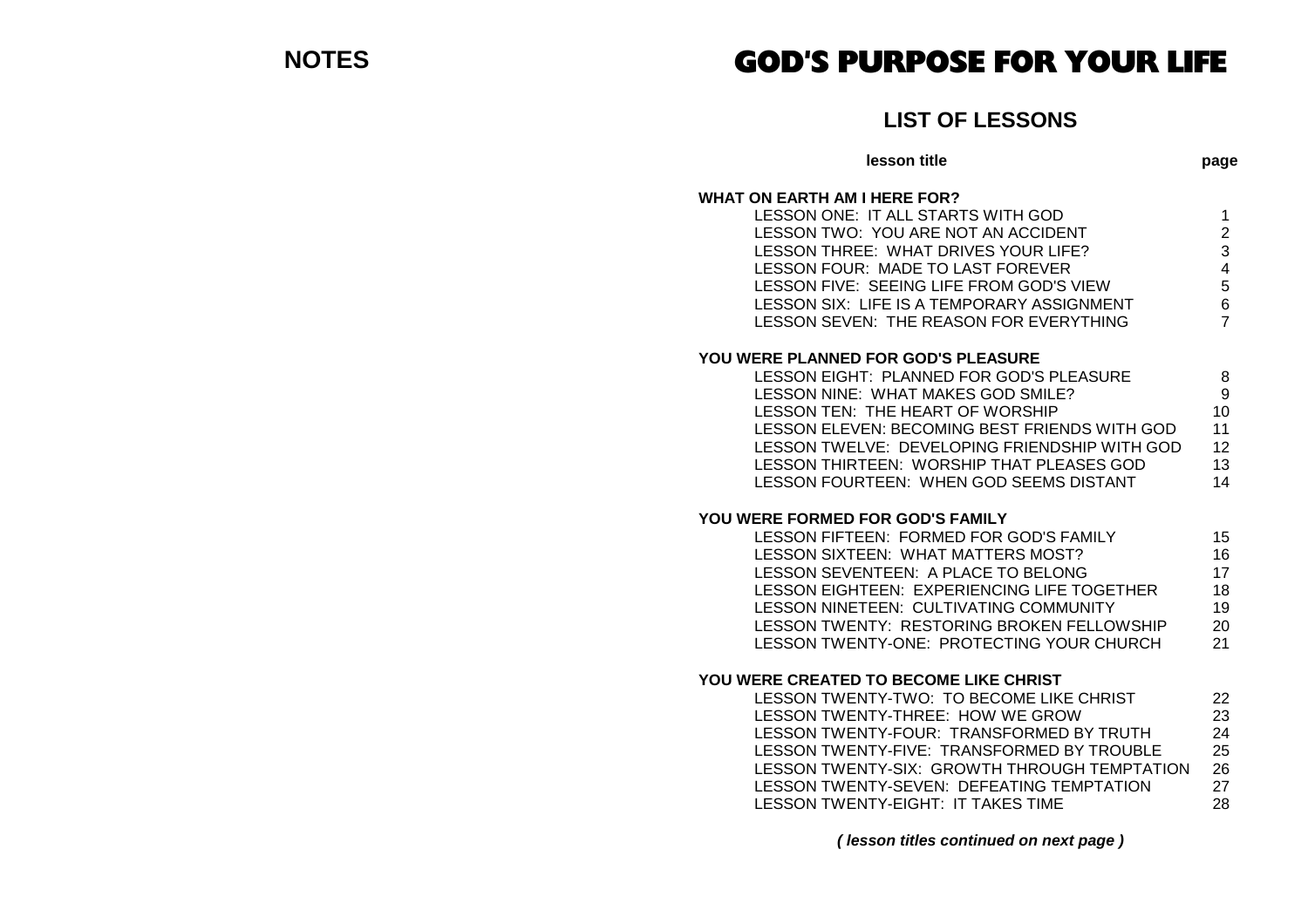### **YOU WERE SHAPED FOR SERVING GOD**

| 29                                               | <b>NOTE</b> |
|--------------------------------------------------|-------------|
| 30                                               |             |
| 31                                               |             |
| 32                                               |             |
| 33                                               |             |
| LESSON THIRTY-FOUR: GOD'S POWER IN YOUR WEAKNESS |             |
| 34                                               |             |
| 35                                               |             |
| 36                                               |             |
| 37                                               |             |
| 38                                               |             |
| 39                                               |             |
|                                                  |             |

**NOTES**